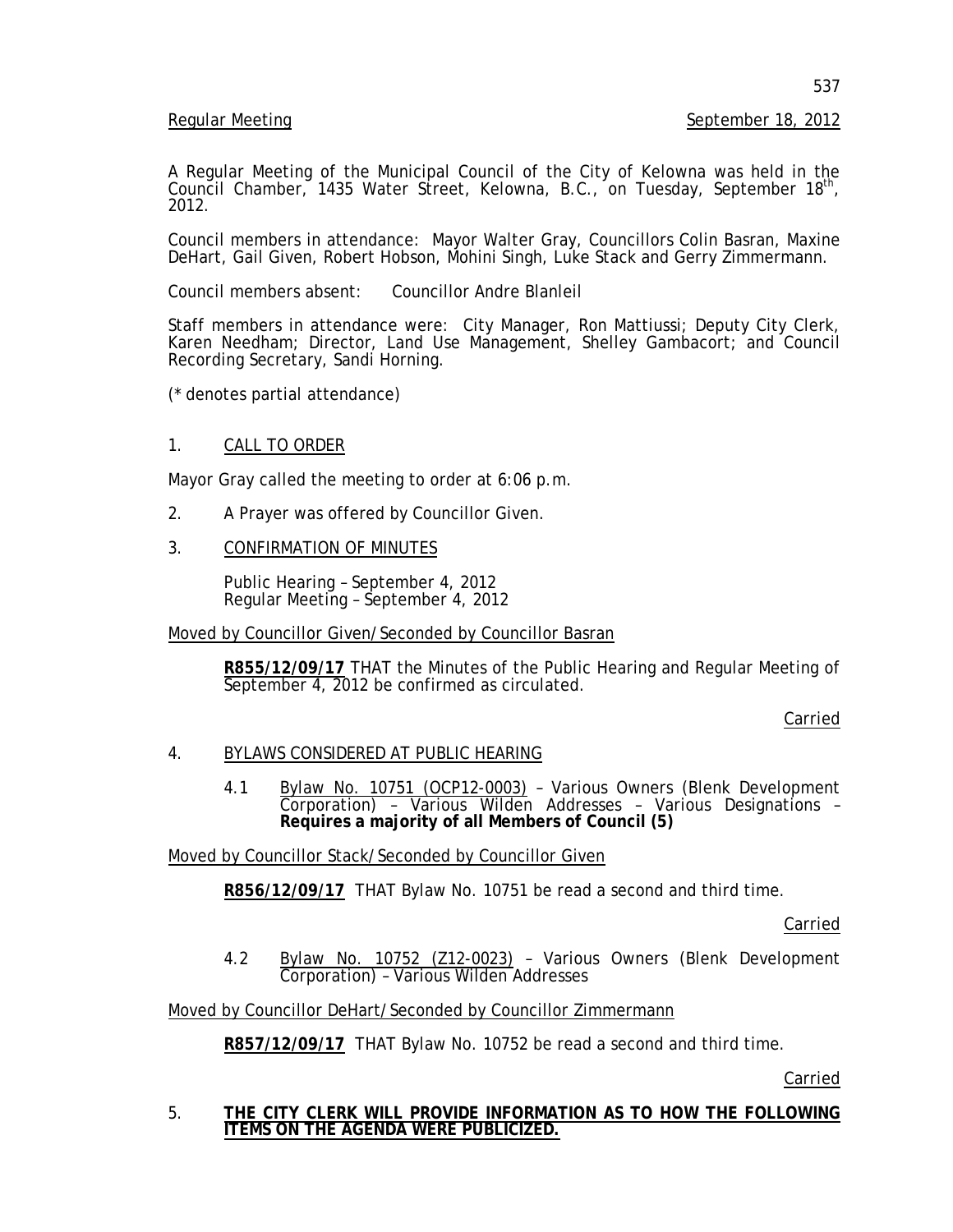#### Regular Meeting September 18, 2012

The Deputy City Clerk advised that Notice of Council's consideration of the Development Variance Permit Applications was given by sending out or otherwise delivering 1,307 letters to the owners and occupiers of the surrounding properties between August 31, 2012 and September 7, 2012.

The correspondence and/or petitions received in response to advertising for the applications on tonight's Agenda were arranged and circulated to Council in accordance with Council Policy No. 309.

### 6. DEVELOPMENT PERMIT AND DEVELOPMENT VARIANCE PERMIT REPORTS

6.1 Bylaw No. 10737 (Z12-0031) – Warner & Judy Kunz (Warner Kunz) – 450 Francis Avenue

Moved by Councillor Hobson/Seconded by Councillor Singh

# **R858/12/09/17** THAT Bylaw No. 10737 be adopted.

Carried

6.1.1 Land Use Management Department, dated August 27, 2012, re: Development Variance Permit Application No. DVP12-0071 – Warner & Judy Kunz (Warner Kunz) – 450 Francis Avenue **City Clerk to state for the record any correspondence received. Mayor to invite anyone in the public gallery who deems themselves affected by the required variance(s) to come forward.**

The Deputy City Clerk advised no correspondence and/or petitions had been received.

Mayor Gray invited the applicant or anyone in the public gallery who deemed themselves affected to come forward, followed by comments of Council. The themselves affected to come forward, followed by comments of Council. The Applicant was present, but did not have anything further to staff's comments. No one came forward.

Moved by Councillor Given/Seconded by Councillor Basran

**R859/12/09/17** THAT final adoption of Zone Amending Bylaw No. 10737 be considered by Council;

AND THAT Council authorizes the issuance of Development Variance Permit No. DVP12-0071, for Lot 9, District Lot 14, ODYD, Plan 7336, located on 450 Francis Avenue, Kelowna, BC;

AND FURTHER THAT variances to the following sections of Zoning Bylaw No. 8000 be granted:

#### **Section 13.6.6(g): Development Regulations**

To vary the minimum separation between two single detached housing units from 4.5m permitted to 1.8m proposed.

Carried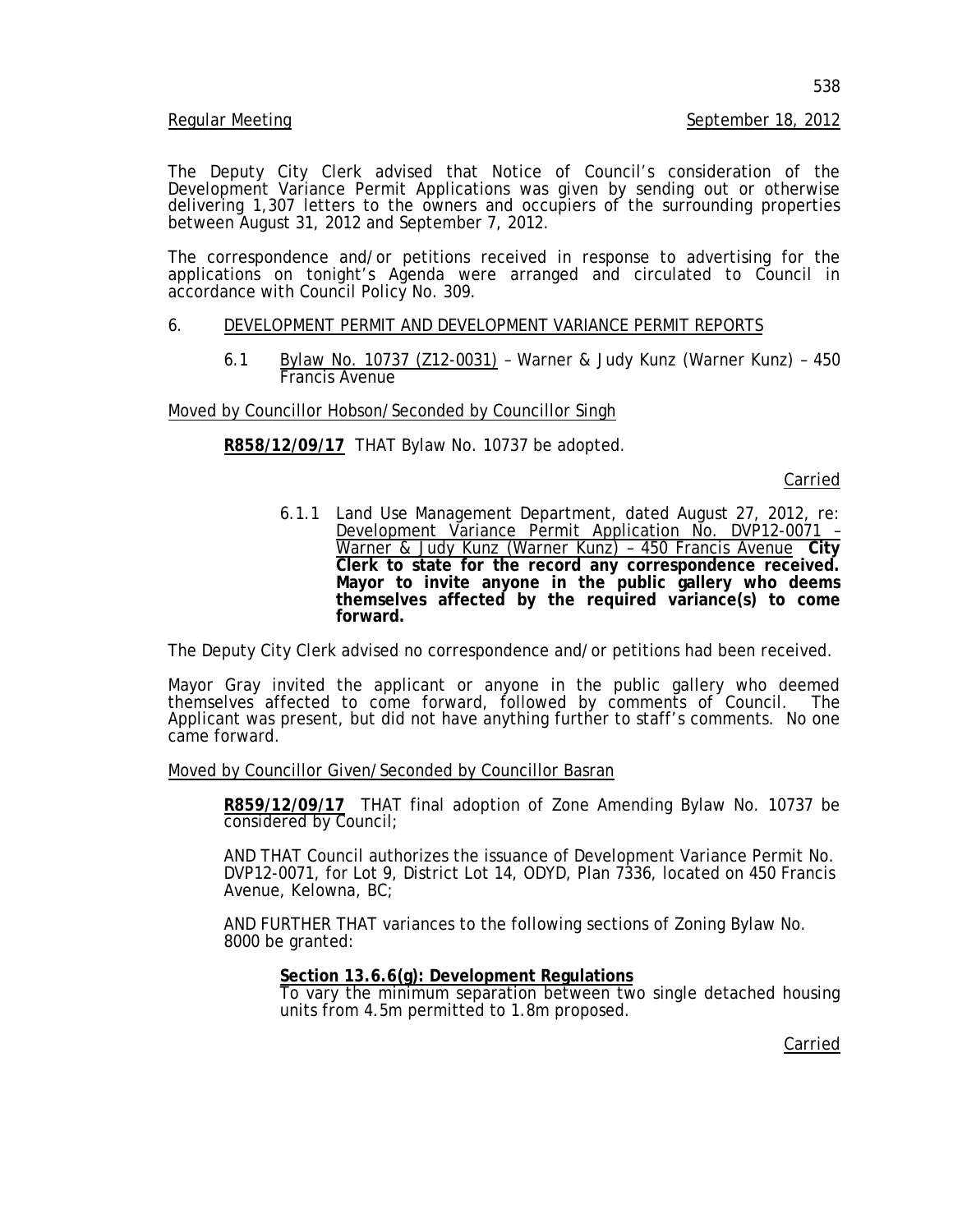6.2 Land Use Management Department, dated August 24, 2012, re: Development Permit Application No. DP12-0115 and Development Variance Permit Application No. DVP12-0116 - Vant Construction Ltd. - $\overline{598}$  Sutherland Avenue City Clerk to state for the record any **correspondence received. Mayor to invite anyone in the public gallery who deems themselves affected by the required variance(s) to come forward.**

The Deputy City Clerk advised that no correspondence and/or petitions had been received.

Mayor Gray invited the applicant or anyone in the public gallery who deemed themselves affected to come forward, followed by comments of Council. The Applicant was present, but did not have anything further to staff's comments. No one came forward.

Moved by Councillor Zimmermann/Seconded by Councillor Hobson

**R860/12/09/17** THAT Council authorize the issuance of Development Permit No. DP12-0115 for Parcel A (Being a consolidation of Lots 1 and 2, See LB403940) D.L. 14, ODYD, Plan 1239, located at 598 Sutherland Avenue, Kelowna B.C., subject to the following:

- 1. The dimensions and siting of the building to be constructed on the land be in general accordance with Schedule "A";
- 2. The exterior design and finish of the building to be constructed on the land be in general accordance with Schedule "B";
- 3. Landscaping to be provided on the land be in general accordance with Schedule "C";
- 4. The applicant be required to post with the City a Landscape Performance Security deposit in the form of a "Letter of Credit" in the amount of 125% of the estimated value of the landscaping, as determined by a professional landscaper;

AND THAT the applicant be required to complete the above-noted condition No. 4 within 180 days of Council approval of the development permit application in order for the permit to be issued.

AND THAT Council authorize the issuance of Development Variance Permit No. DVP12-0116 for Parcel A (Being a consolidation of Lots 1 and 2, See LB403940) D.L. 14, ODYD, Plan 1239, located at 598 Sutherland Avenue, Kelowna, B.C.;

AND FURTHER THAT variances to the following sections of Zoning Bylaw No. 8000 be granted:

#### **Section 13.11.6 (b) Development Regulations – Site Coverage:**

To vary the maximum site coverage from 60% permitted to 65% proposed for buildings, parking areas and driveways.

**Section 13.11.6 (e) Development Regulations – Side Yard Setback:** To vary the minimum side yard setback for a portion of a building over 2 ½ storeys from 7.5m to 6.59m.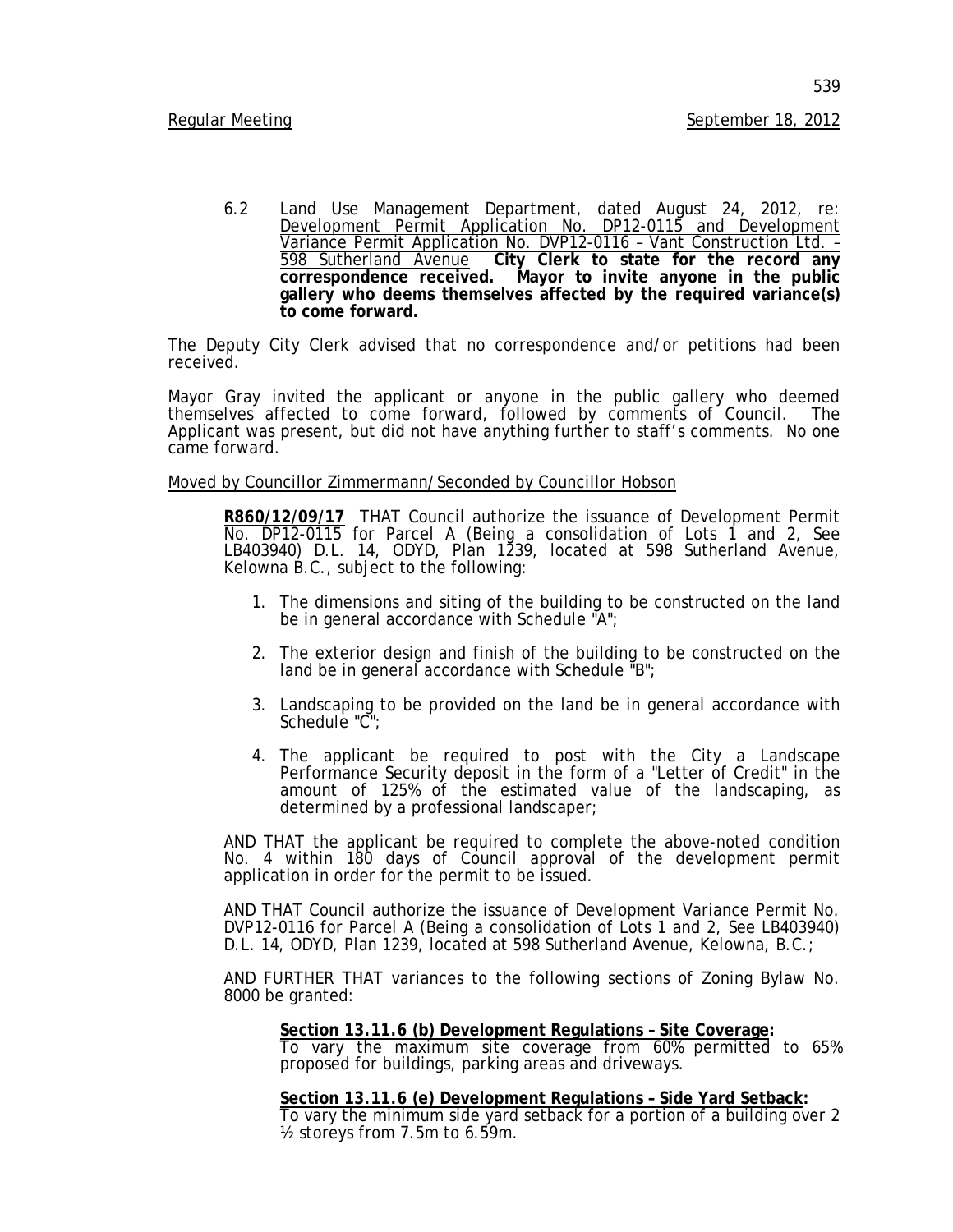**Table 8.1 Parking Schedule:**

To vary the required parking stalls from 23 required to 20 proposed.

Carried

6.3 Land Use Management Department, dated August 24, 2012, re: Development Variance Permit Application No. DVP12-0148 – Jeffrey Kohn (RC Alliance Ltd.) – 4224 Hobson Road **City Clerk to state for the record any correspondence received. Mayor to invite anyone in the public gallery who deems themselves affected by the required variance(s) to come forward.**

The Deputy City Clerk advised that no correspondence and/or petitions had been received.

Mayor Gray invited the applicant or anyone in the public gallery who deemed themselves affected to come forward, followed by comments of Council. The themselves affected to come forward, followed by comments of Council. Applicant was not present. No one came forward.

Moved by Councillor Singh/Seconded by Councillor DeHart

**R861/12/09/17** THAT Council authorize the issuance of Development Variance Permit No. DVP12-0148 for Lot 1 District Lot 167 ODYD Plan 30147, located at 4224 Hobson Rd, Kelowna, B.C.

AND THAT variances to the following sections of Zoning Bylaw No. 8000 be granted:

# **General Development Regulations:**

Section  $6.5.7 - T_9$  vary the maximum site coverage of an accessory building from 90  $m^2$  permitted to 116  $m^2$  proposed.

# **Specific Use Regulations – 9.5 Carriage House:**

 $Section 9.5b.1(c)$  - To vary the location of a carriage house in an accessory building from the rear yard (permitted) to the front yard (proposed).

Carried

- 7. RESOLUTIONS
	- 7.1 Land Use Management Department, Draft Resolution, re: Rezoning Application No. Z12-0017 (Bylaw No. 10739) – Michael Gaspari – 614-624 Francis Avenue

Moved by Councillor DeHart/Seconded by Councillor Singh

**R862/12/09/12** THAT Council defers consideration of Rezoning Application No. Z12-0017 (Bylaw No. 10739) to the October 30, 2012 Public Hearing at 6:00 pm in the Council Chamber.

Carried